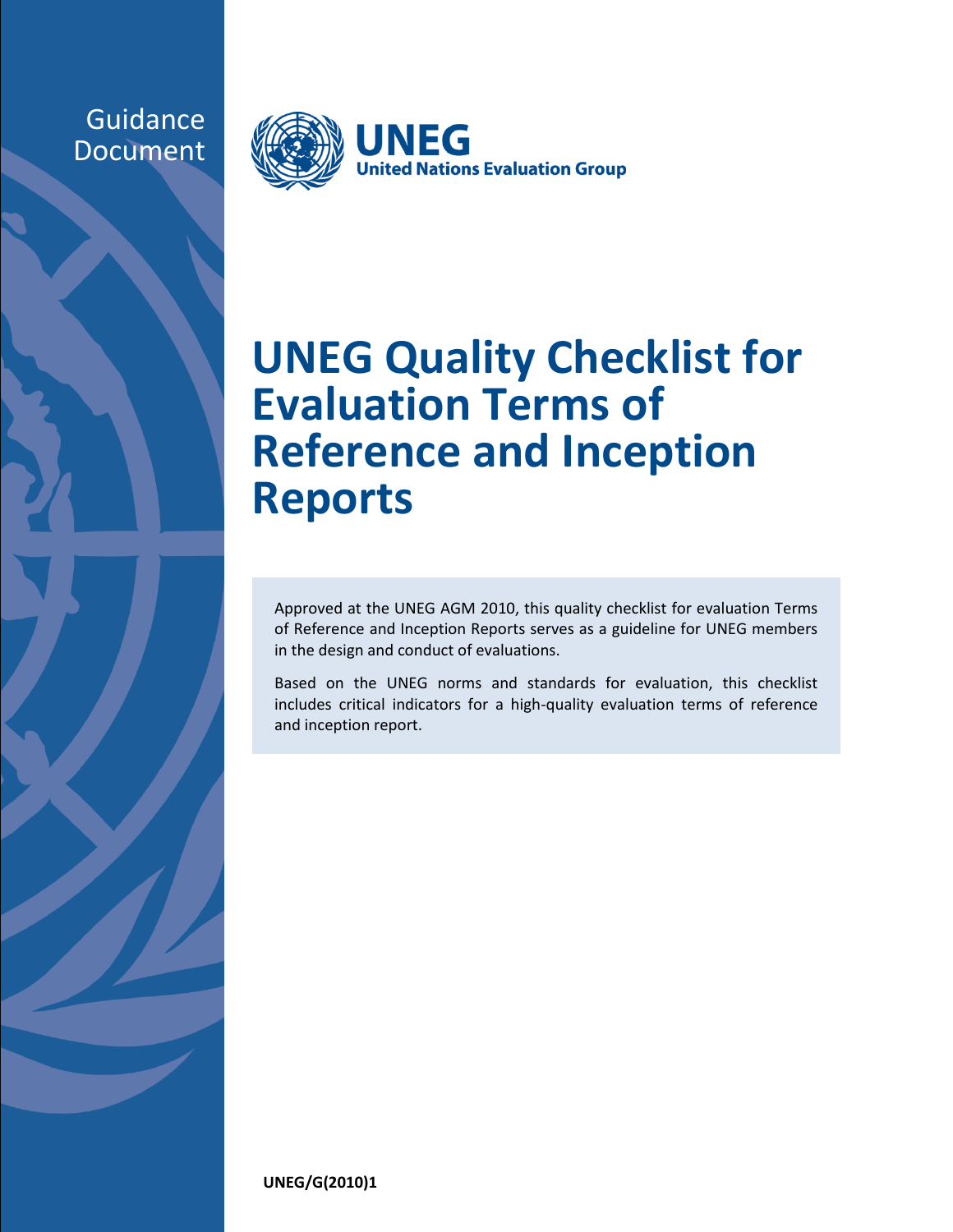|     | <b>UNEG Quality Checklist for Evaluation Terms of Reference and Inception Reports</b>                                                                                                                                                               |  |  |  |  |
|-----|-----------------------------------------------------------------------------------------------------------------------------------------------------------------------------------------------------------------------------------------------------|--|--|--|--|
|     | <b>Evaluation Title:</b>                                                                                                                                                                                                                            |  |  |  |  |
|     | <b>Commissioning Office:</b>                                                                                                                                                                                                                        |  |  |  |  |
|     | 1. Evaluation Purpose                                                                                                                                                                                                                               |  |  |  |  |
| 1.0 | The Terms Of Reference specifies the purpose of the evaluation and how it will be used.                                                                                                                                                             |  |  |  |  |
| 1.1 | The TOR references the mandate for the conduct of the evaluation.                                                                                                                                                                                   |  |  |  |  |
| 1.2 | The purpose of the evaluation identified in the TOR clearly states why the evaluation is being done, including justification for why it is<br>being done at this time.                                                                              |  |  |  |  |
| 1.3 | The TOR identifies the primary and secondary audiences for the evaluation and how the evaluation will be useful <sup>1</sup> .                                                                                                                      |  |  |  |  |
|     | 2. Evaluation Objectives <sup>2</sup>                                                                                                                                                                                                               |  |  |  |  |
| 2.0 | The Terms Of Reference includes clearly defined, relevant and feasible objectives.                                                                                                                                                                  |  |  |  |  |
| 2.1 | The evaluation objective(s) clearly follow from the overall purpose of the evaluation.                                                                                                                                                              |  |  |  |  |
| 2.2 | The TOR evaluation objectives are realistic and achievable, in light of the information that can be collected in the context of the<br>undertaking.                                                                                                 |  |  |  |  |
|     | <b>3. Evaluation Context</b>                                                                                                                                                                                                                        |  |  |  |  |
| 3.0 | The Terms Of Reference includes sufficient and relevant contextual information.                                                                                                                                                                     |  |  |  |  |
| 3.1 | The TOR adequately describes the particular political, programmatic and governance environment in which the evaluation will be taking<br>place. For example, the most relevant aspects of the economic, social and political context are described. |  |  |  |  |

l

<sup>&</sup>lt;sup>1</sup> Executive Summary: Critical elements are listed in UNEG Standards for Evaluation in the UN System (*UNEG/FN/Standards*[2005]), page 18, Standard 4.2, Number 3.

<sup>&</sup>lt;sup>2</sup> The "object" of the evaluation is the intervention (outcome, programme, project, group of projects, themes, soft assistance) that is (are) the focus of the evaluation and evaluation results presented in the report.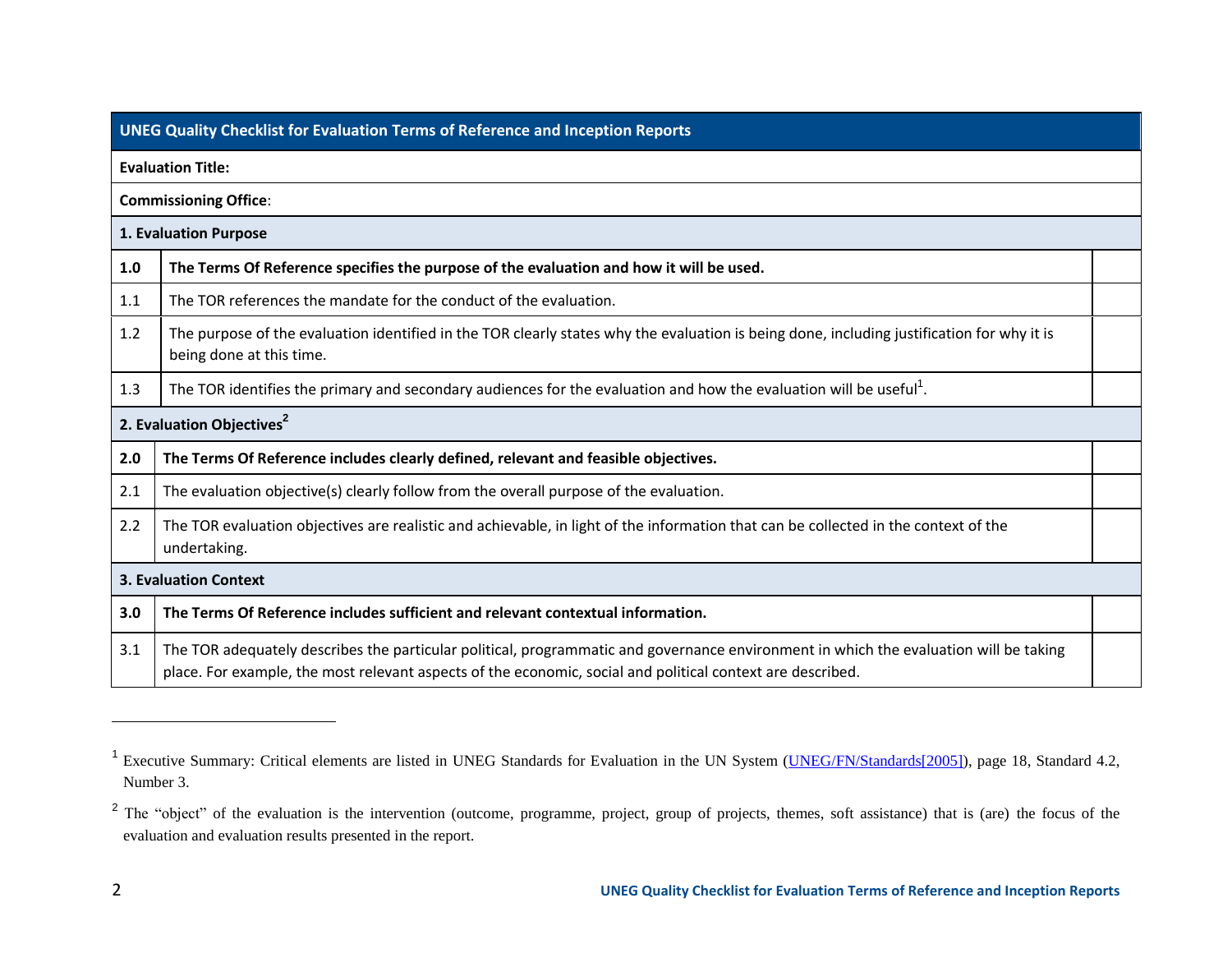| 3.2 | The TOR adequately describes the most relevant programmatic and/or thematic aspects relevant to the evaluation.                                                                                        |  |  |  |  |
|-----|--------------------------------------------------------------------------------------------------------------------------------------------------------------------------------------------------------|--|--|--|--|
|     | <b>4. Evaluation Scope</b>                                                                                                                                                                             |  |  |  |  |
| 4.0 | The Terms of Reference includes the scope of the evaluation.                                                                                                                                           |  |  |  |  |
| 4.1 | The TOR explicitly and clearly defines what will and will not be covered, including, for example, the timeframe, phase in the project and/or<br>geographical area to be covered by the evaluation.     |  |  |  |  |
| 4.2 | The scope of the evaluation is adequate to meet the stated evaluation objective(s).                                                                                                                    |  |  |  |  |
| 4.3 | The scope of the evaluation is feasible given resources and time considerations.                                                                                                                       |  |  |  |  |
|     | <b>5. Evaluation Criteria</b>                                                                                                                                                                          |  |  |  |  |
| 5.0 | The Terms of Reference specifies the criteria that will be utilized to guide the evaluation.                                                                                                           |  |  |  |  |
| 5.1 | The TOR specifies the evaluation criteria against which the subject to be evaluated will be assessed, including, for example, relevance,<br>efficiency, effectiveness, impact and/or sustainability.   |  |  |  |  |
| 5.2 | The TOR spells out any additional criteria of relevance to the particular type of evaluation being undertaken, such as evaluations of<br>development, humanitarian response, and normative programmes. |  |  |  |  |
| 5.3 | The scope of the evaluation is feasible given resources and time considerations.                                                                                                                       |  |  |  |  |
|     | <b>6. Tailored Evaluation Questions</b>                                                                                                                                                                |  |  |  |  |
| 6.0 | The Terms of Reference includes a comprehensive and tailored set of evaluation questions within the framework of the evaluation<br>criteria.                                                           |  |  |  |  |
| 6.1 | The TOR contains a set of evaluation questions that are directly related to both the objectives of the evaluation and the criteria against<br>which the subject will be assessed.                      |  |  |  |  |
| 6.2 | The set of evaluation questions adds further detail to the objectives and contributes to further defining the scope <sup>3</sup> .                                                                     |  |  |  |  |

l

<sup>&</sup>lt;sup>3</sup> UNEG Standards: Evaluations should be "based on empirically verified evidence that is valid and reliable.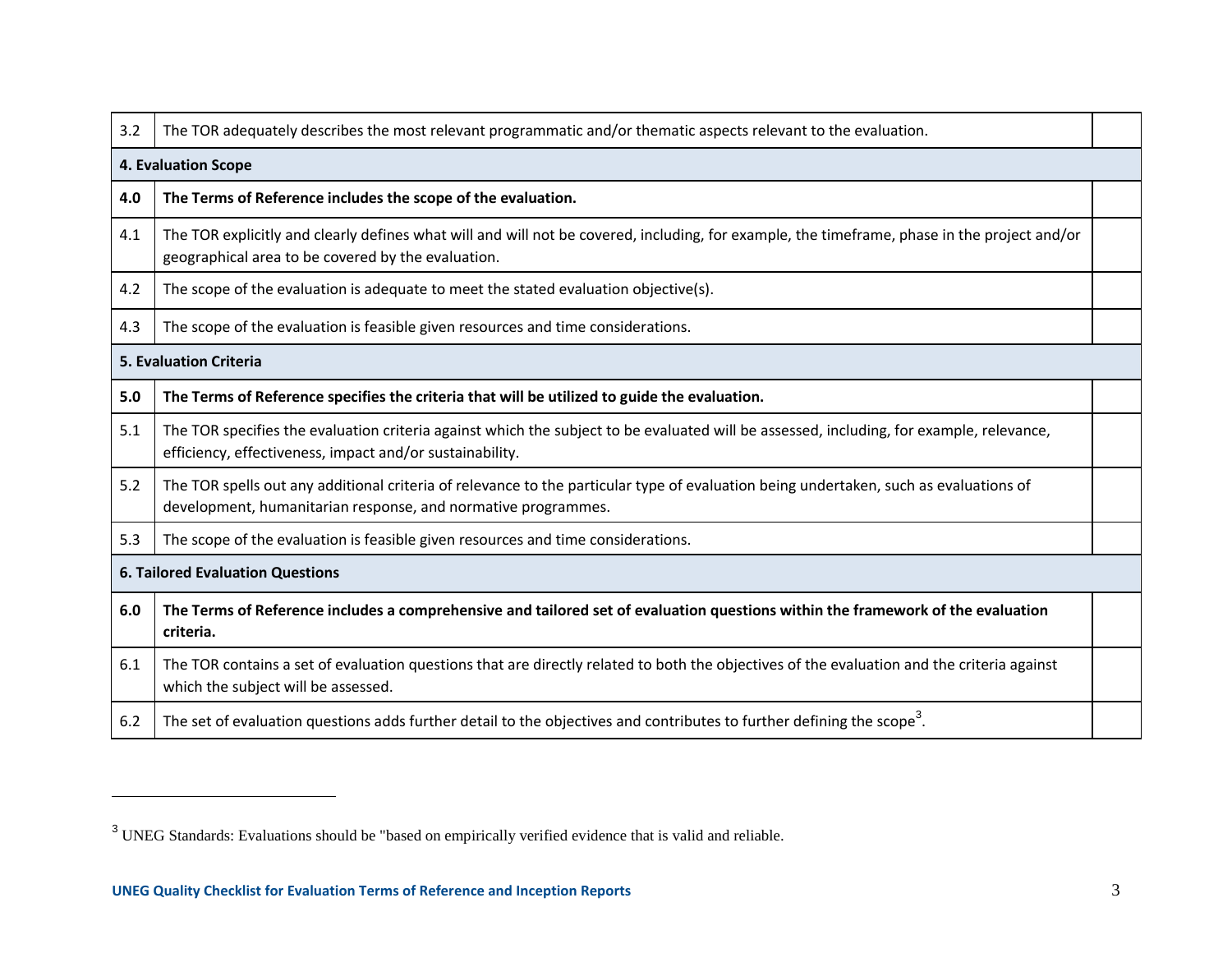| 6.3 | The set of evaluation questions is comprehensive enough that they raise the most pertinent evaluation questions, while at the same time<br>being concise enough to provide users with a clear overview of the evaluation's objectives.                                                                     |  |  |  |  |
|-----|------------------------------------------------------------------------------------------------------------------------------------------------------------------------------------------------------------------------------------------------------------------------------------------------------------|--|--|--|--|
| 6.4 | Factoring in the information that will be collected and the context of the evaluation, evidence backed answers to the set of evaluation<br>questions is achievable.                                                                                                                                        |  |  |  |  |
|     | 7. Methodology                                                                                                                                                                                                                                                                                             |  |  |  |  |
| 7.0 | The Terms of Reference specifies the methods for data collection and analysis, including information on the overall methodological<br>design                                                                                                                                                               |  |  |  |  |
| 7.1 | The TOR contains a clear and accessible methodological plan. Preferably, a standalone section that is clearly delineated from other<br>information contained in the TOR.                                                                                                                                   |  |  |  |  |
| 7.2 | The TOR states the overall methodological approach and design for the evaluation. Examples of approaches include participatory,<br>utilization-focused, theory-based and gender and human rights responsive. Examples of overall design include non-experimental, quasi-<br>experimental and experimental. |  |  |  |  |
| 7.3 | The data collection and analysis methods in the TOR are sufficiently rigorous to assess the subject of the evaluation and ensure a<br>complete, fair and unbiased assessment. For example, there will be sufficient data to address all evaluation questions.                                              |  |  |  |  |
| 7.4 | The evaluation methodology includes multiple methods (triangulation); preferably with analysis of both quantitative and qualitative data<br>and with a range of stakeholders covered by the data collection methods.                                                                                       |  |  |  |  |
| 7.5 | Logical and explicit linkages are provided between data sources, data collection methods and analysis methods. For example, sampling<br>plans are included.                                                                                                                                                |  |  |  |  |
| 7.6 | The evaluation methodology takes into account the overall purpose of the evaluation, as well as the needs of the users and other<br>stakeholders.                                                                                                                                                          |  |  |  |  |
| 7.7 | The evaluation methodology explicitly and clearly states the limitations of the chosen evaluation methods.                                                                                                                                                                                                 |  |  |  |  |
| 7.8 | The TOR specifies that the evaluation will follow UNEG norms and standards for evaluations, as well as ethical guidelines.                                                                                                                                                                                 |  |  |  |  |